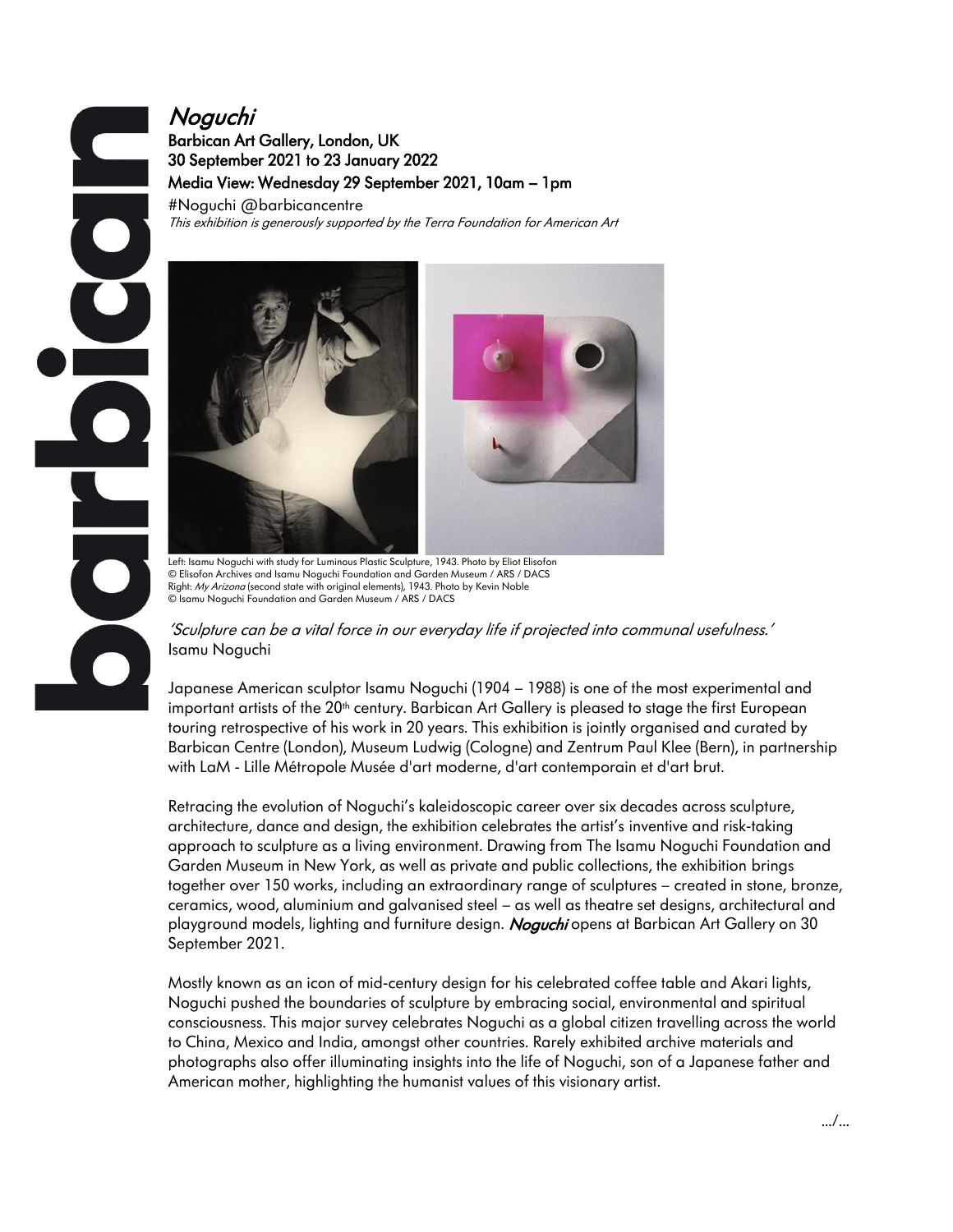Jane Alison, Head of Visual Arts, Barbican, said: "We are thrilled to be staging this major retrospective of Isamu Noguchi's work. I am immensely grateful to The Isamu Noguchi Foundation and Garden Museum in New York, for their generosity and expertise, as well as our partners at Museum Ludwig in Cologne, Zentrum Paul Klee in Bern and LaM museum in Lille where the show will travel after London. Noguchi constantly pushed the limits of art, experimenting with materials, scale and place to create art with a purpose. He saw sculpture as a means of creating harmony between humans, industry and nature, as a way to improve how we live, as invention, as play, as art. For fans of Noguchi or those yet to discover his work, I am sure this will be a joy and a revelation.'

Exploring all aspects of Noguchi's prolific artistic practice, the exhibition presents an extensive range of his vast interdisciplinary output, from his early apprenticeship with modern master Constantin Brâncuși in Paris and celebrated Chinese brush painter Qi Baishi in Beijing, to his public and political art projects of the 1930s, and radical dance collaborations with pioneering modern choreographers Ruth Page and Martha Graham. The exhibition delves into his celebrated interlocking sculptures produced during the 1940s. They comprise multiple parts to be assembled and dissembled, displaying Noguchi's outstanding creativity in the face of adversity during the Second World War.

Organised by interconnecting themes as well as chronological artistic development, the exhibition highlights Noguchi's close and enduring friendship with inventor and futurist R. Buckminster Fuller. Their creative dialogue on the cosmic scale of the universe inspired Noguchi's world consciousness and continued use of new technology from his artistic beginnings until his late career. The selfilluminating Lunar sculptures were created after his devastating experience of voluntary internment at a camp for Japanese Americans in Poston, Arizona in 1942. These experiments went on to influence some of his best-known works, the Akari light sculptures. Using washi paper and electric bulbs, Akari combine traditional and modern technology, while bringing sculpture to everyday households, in line with the artist's democratic commitment to accessible public art.

The exhibition also includes an outstanding selection of his ceramics made in post-war Japan demonstrating Noguchi's innovative approach to traditional craft techniques – he was one of the first sculptors to incorporate these within contemporary practice. His environmental designs produced in response to the atomic bombing of Hiroshima address themes of violence and peace, while conveying the Los Angeles-born artist's negotiation of his own biracial identity. Photographs from his travels through Europe and Asia between 1949-50 reveal Noguchi's exploration of artistic hybridity and expansion of sculptural media into large-scale architectural environments, including his fascination with the Jantar Mantar astronomical observatories in India, reiterating his combined interest in modernism and past civilisations. The exhibition culminates with iconic large-scale works from the 1960s, 1970s and 1980s, when he practised between studios in the USA, Italy and Japan, and finally realised his public designs for monuments, gardens and playgrounds.

## NOTES TO EDITORS

#### PRESS INFORMATION

For further information or images, please contact:

#### Barbican Art Gallery

Ann Berni, Senior Communications Manager +44 (0) 7966 393580 [ann.berni@barbican.org.uk](mailto:ann.berni@barbican.org.uk) Daisy Robinson-Smyth, Communications Assistant +44 207 382 7254 [daisy.robinson@barbican.org.uk](mailto:daisy.robinson@barbican.org.uk) Jemima Yong, Communications Assistant +44 207 638 4141 ext 8280 [jemima.yong@barbican.org.uk](mailto:jemima.yong@barbican.org.uk)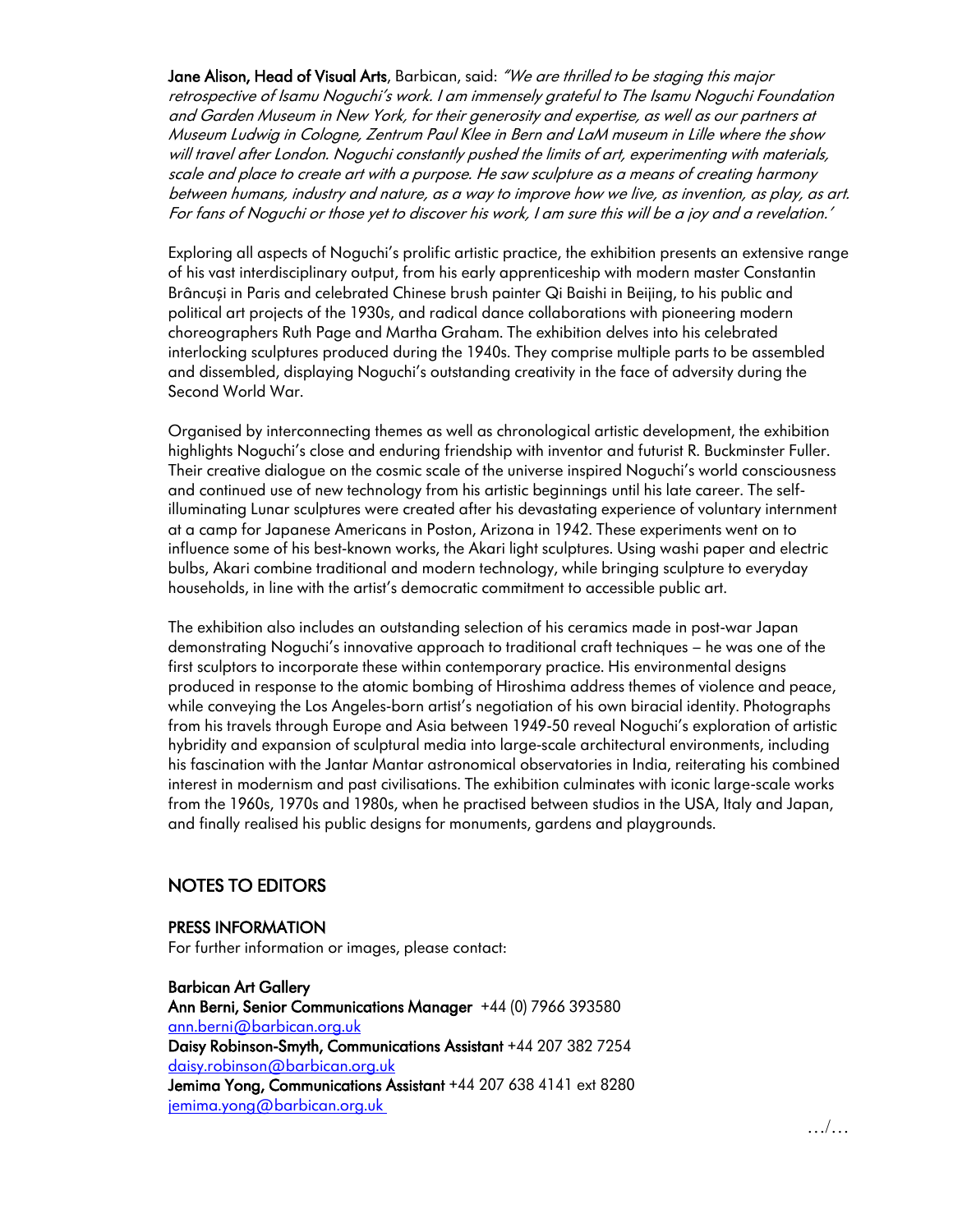### Press images available online from the Barbican Newsroom

A link to the image sheets can be found in the 'Downloads' box on the top right-hand side of the page from[: www.barbican.org.uk/our-story/press-room/isamu-noguchi](http://www.barbican.org.uk/our-story/press-room/isamu-noguchi)

### PUBLIC INFORMATION

Barbican Art Gallery, Silk Street, London, EC2Y 8DS, barbican.org.uk

#### **Exhibition**

- Noguchi is at Barbican Art Gallery from 30 September 2021 to 23 January 2022. The exhibition is organised and curated by Barbican Centre (London), Museum Ludwig (Cologne) and Zentrum Paul Klee (Bern), in partnership with LaM - Lille Métropole Musée d'art moderne, d'art contemporain et d'art brut. This exhibition would not have been possible without the collaboration of The Isamu Noguchi Foundation and Garden Museum, New York. It is curated at Barbican by Florence Ostende and designed by acclaimed architect Lucy Styles with graphic design by Kellenberger-White. The exhibition will travel to Museum Ludwig, Cologne from 26 March to 31 July 2022, Zentrum Paul Klee, Bern from 23 September 2022 to 8 January 2023, and Lille Metropole Museum of Modern, Contemporary and Outsider Art - 17 March 2023 - 2 July 2023.

The exhibition is generously supported by the Terra Foundation for American Art.

#### Terra Foundation for American Art

The Terra Foundation for American Art supports individuals, organizations, and communities to advance expansive understandings of American art. Established in 1978 and headquartered in Chicago, with an office in Paris, its grant program, collection, and initiatives are committed to fostering cross-cultural dialogues on American art locally, nationally, and internationally.

#### Events

A dynamic programme of events accompanies the exhibition. Check the website for full listings: [www.barbican.org.uk/artgallery](http://www.barbican.org.uk/artgallery)

#### Book

The exhibition is accompanied by a fully illustrated book published by Prestel and designed by Tino Graß. The book provides rich and insightful essays by Fabienne Eggelhöfer, Florence Ostende, Rita Kersting with Nana Tazuke, Dakin Hart, alongside a conversation with Karen Ishizuka, Katy Siegel and Danh Vo orchestrated by Devika Singh, while a fully illustrated chronology details the entirety of Noguchi's career.

### Barbican Art Gallery Shop

A selection of exhibition merchandise will be available from the Gallery Shop including tote bag, prints, postcard and exhibition book and poster. [www.barbican.org.uk/shop](http://www.barbican.org.uk/shop)

### Barbican Art Gallery and The Curve

Our visual arts programme embraces art, architecture, design, fashion, photography and film. Many of our exhibitions explore the interconnections between disciplines, periods and cultures, and aim to imagine the world in new ways. Designers, artists and architects are our collaborators in this process.

We invest in the artists of today and tomorrow; The Curve is one of the few galleries in London devoted to the commissioning of new work. Through our activities we aim to inspire more people to discover and love the arts. Entrance to The Curve is free. Through Young Barbican we offer £5 tickets to 14-25 year olds for our paid exhibitions and free admittance for under 14s.